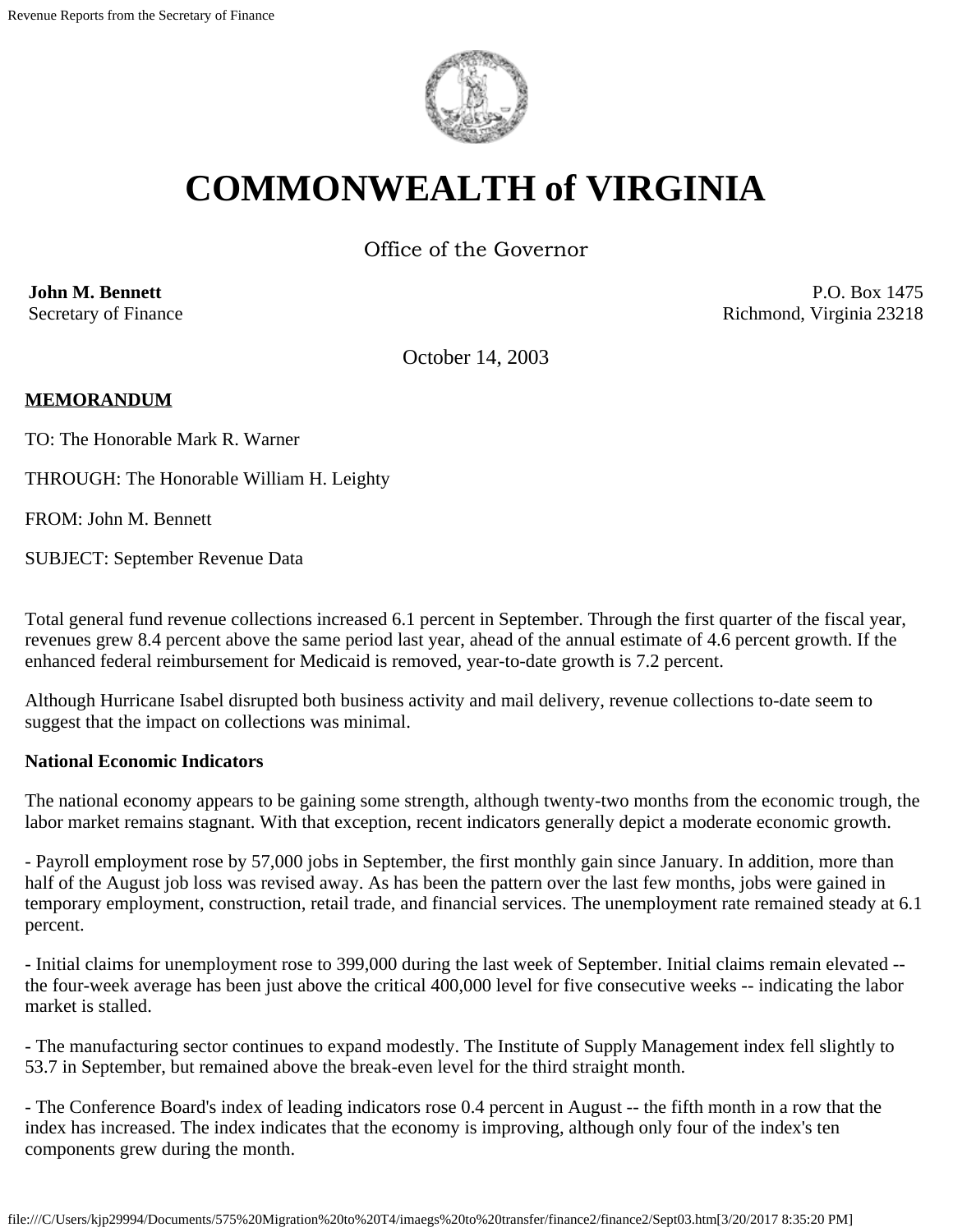- The Conference Board's index of consumer confidence fell almost five points in September, reaching the lowest level since March. Both the future expectations and present situation components dropped, primarily due to the weak labor market.

- The final estimate of real GDP growth for the second quarter was revised upward to 3.3 percent. Consumption growth remained solid and fixed investment finally posted a strong gain.

# **Virginia Economy**

In Virginia, payroll employment grew by 0.1 percent above August of last year, and the unemployment rate dropped to 3.8 percent. Northern Virginia employment grew 0.7 percent in August, has now experienced eight consecutive months of job growth.

The Virginia Leading Index rose 1.2 percent in August -- its fourth consecutive monthly gain. All four components of the index increased, suggesting economic growth in the Commonwealth will continue for the next three to six months. The leading indices for all seven of the major metropolitan areas also increased in August.

#### **September Revenue Collections**

September is a significant month for revenue collections, with the first estimated payment of the fiscal year due for most major revenue sources. With one additional deposit day, revenue collections grew 6.1 percent above September of last year. Growth through the first quarter of fiscal year 2004 is 8.4 percent, ahead of the estimate of 4.6 percent annual growth. If the enhanced federal reimbursement for Medicaid is removed, year-to-date growth is 7.2 percent.

*Individual Income Tax Withholding (62% of general fund revenues):* With the extra deposit day, collections in withholding grew 4.0 percent above last September. It is not clear to what extent the disruption to businesses and mail delivery caused by the hurricane impacted receipts in this source. Year-to-date withholding growth is 4.6 percent - trailing the 6.5 percent growth required to meet the annual estimate.

*Individual Income Tax Refunds:* September is typically a slow month for issuing refunds. Nevertheless, about \$10.9 million less was refunded this September than last. Through the first quarter of the fiscal year, about \$33.2 million less in refunds have been issued (\$86.4 million this year, compared with \$119.6 million for the same period last year) -- a decline of 27.8 percent. Reduced refunds account for about 1.3 percent of the 8.2 percent revenue growth thus far this fiscal year.

*Individual Income Tax Nonwithholding (12% of general fund revenues):* The first individual estimated payment for fiscal year 2004 was due in mid-September. Collections in this source grew 0.9 percent from September of last year. Year-to-date collections are 1.6 percent ahead of collections for the same period last year - exceeding the forecast of a 4.8 percent decline.

*Sales Tax (22% of general fund revenues):* Collections of sales and use taxes increased by 4.6 percent in September. Growth for the first quarter of the fiscal year, which represents sales in June, July and August, is 6.8 percent - above the current estimate of 5.3 percent.

*Corporate Income Tax (3% of general fund revenues):* The first estimated payment for corporate income taxes is also due in mid-September. Collections of corporate income taxes increased by 24.1 percent in September, with receipts of \$106.3 million, compared with \$85.6 million in September of last year. Year-to-date growth for the first quarter of fiscal year 2004 is 25.8 percent, substantially ahead of the annual estimate for the year.

*Insurance Premiums Taxes (3% of general fund revenues):* The first significant payment of taxes on the gross receipts of insurance companies is also due in September. Collections in this source grew 9.5 percent from September of last year. Year-to-date growth is 3.8 percent, exceeding the annual estimate of 0.9 percent growth.

# **Other Revenue Sources**